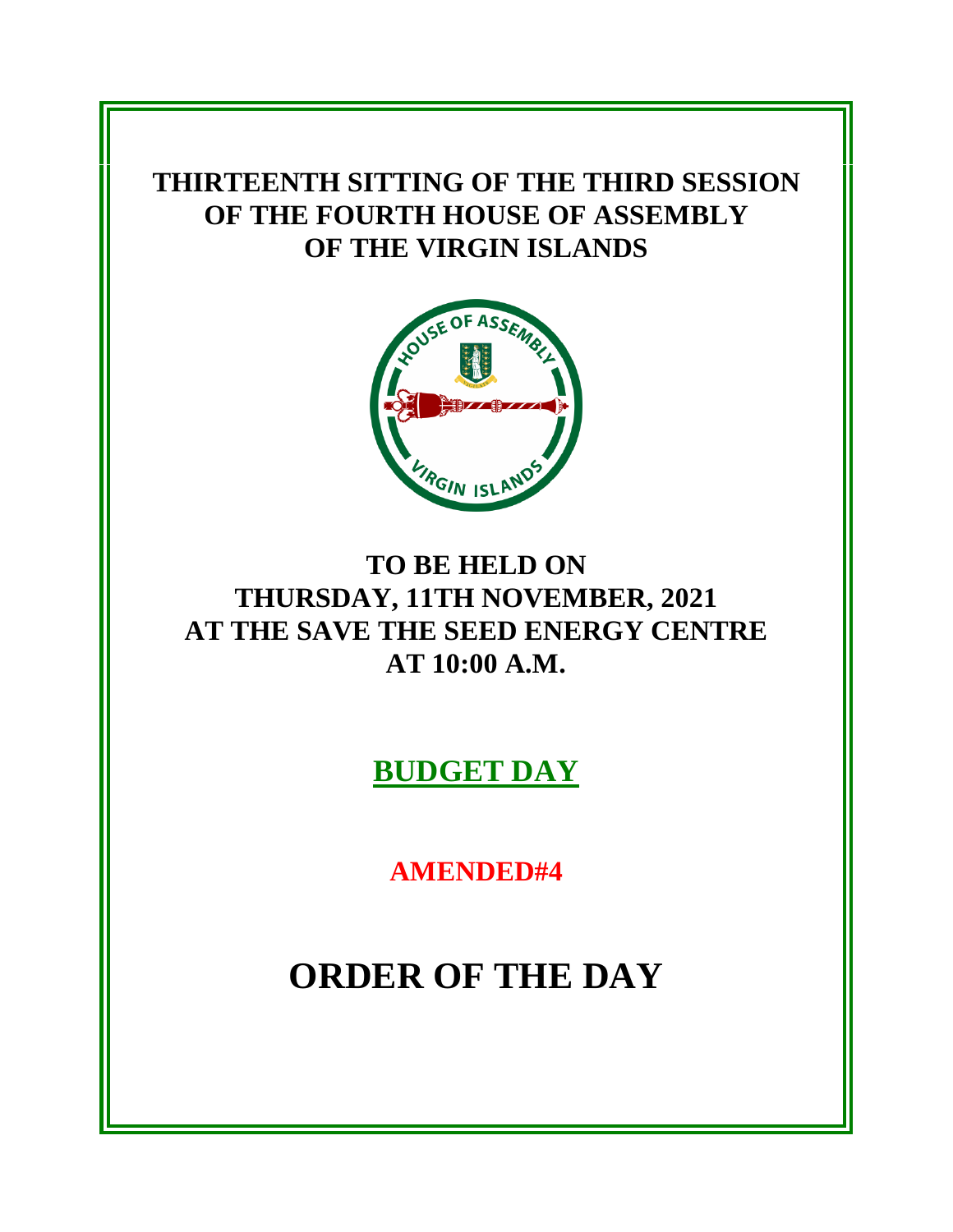# **ORDER OF THE DAY**

#### **1) Prayers**

#### **2) Confirmation of Minutes**

Confirmation of Minutes for the Meeting of Thursday, 12th August, 2021.

#### **3) Announcements by the Speaker**

#### **4) Statements by Ministers**

#### **a) The Premier and Minister of Finance to move the following motion:**

**WHEREAS** Standing Order 11 of the House of Assembly Standing Orders outlines for each sitting the order of business of the House of Assembly, unless the Speaker, after consultation with the Leader of Government Business otherwise directs:

**NOW THEREFORE, BE IT RESOLVED** that this Honourable House directs that the business of the order of the day as outlined in Standing Order 11 be, for the purposes of this Thirteenth Sitting of the Third Session of the Fourth House of Assembly, varied to allow for Item 4 - Statements by Ministers to be taken immediately after Item  $7(1)(v)$  on the Order of the Day.

#### **5) Presentation of Papers**

## **a) The Premier and Minister of Finance to lay on the table the following documents:**

- i) Statutory Instrument 2021 No. 132 A Proclamation by the Governor under Section 83(1) of the Virgin Islands Constitution Order, 2007 (U.K.S.I. 2007 No. 1678) appointing the time and place at which the Thirteenth Sitting of the Third Session of the Fourth House of Assembly of the Virgin Islands shall be held;
- ii) Complaints Commission Annual Report 2020;
- iii) Complaints Commission Statement of Accounts;
- iv) National Bank of the Virgin Islands Annual Report 2019;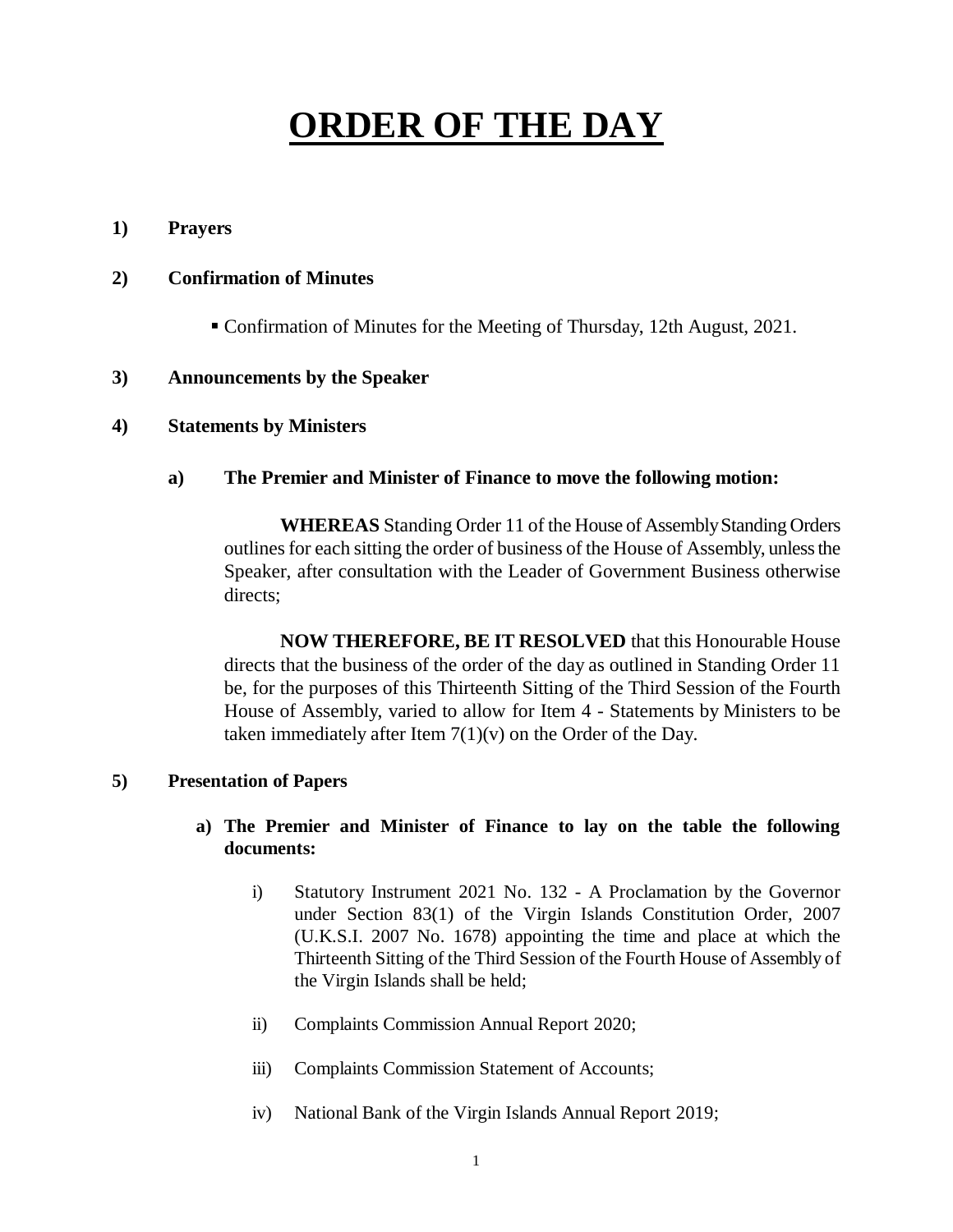- v) Government of the Virgin Islands Medium Term Fiscal Plan 2022-2024;
- vi) Telecommunications Regulatory Commission Annual Work Plan and Budget 2021/2022;
- vii) British Virgin Islands Financial Services Commission Annual Submission by the External Commissioners;
- viii) British Virgin Islands Financial Services Commission Annual Report 2020;
- ix) British Virgin Islands Financial Services Commission Revenue and Expenditure Budget 2022;
- x) British Virgin Islands Financial Services Commission Strategic Work Plan 2022;
- xi) Statutory Instrument 2021 No. 123 Imposition of a Curfew (No. 15) Order, 2021; and
- xii) Statutory Instrument 2021 No. 128 Imposition of a Curfew (No.15) (Revocation) Order, 2021.

## **b) The Minister for Transportation, Works and Utilities to lay on the table the following documents:**

- i) Water and Sewerage Department Annual Report 2019; and
- ii) Water and Sewerage Department Annual Report 2020.

#### **c) The Minister for Natural Resources, Labour and Immigration to lay on the table the following document:**

i) Immigration Department Annual Report 2014.

#### **d) The Minister for Health and Social Development to lay on the table the following documents:**

- i) Statutory Instrument 2021 No. 122 Public Health (Covid-19 Control and Suppression Measures) (No. 4) (Amendment) (No.9) Order, 2021;
- ii) Statutory Instrument 2021 No. 124 COVID-19 Control and Suppression (Entry of Persons) (No.3) (Amendment) (No.3) Regulations, 2021;
- iii) Statutory Instrument 2021 No. 127 Public Health (Covid-19 Control and Suppression Measures) (No.4) (Amendment) (No.10) Order, 2021; and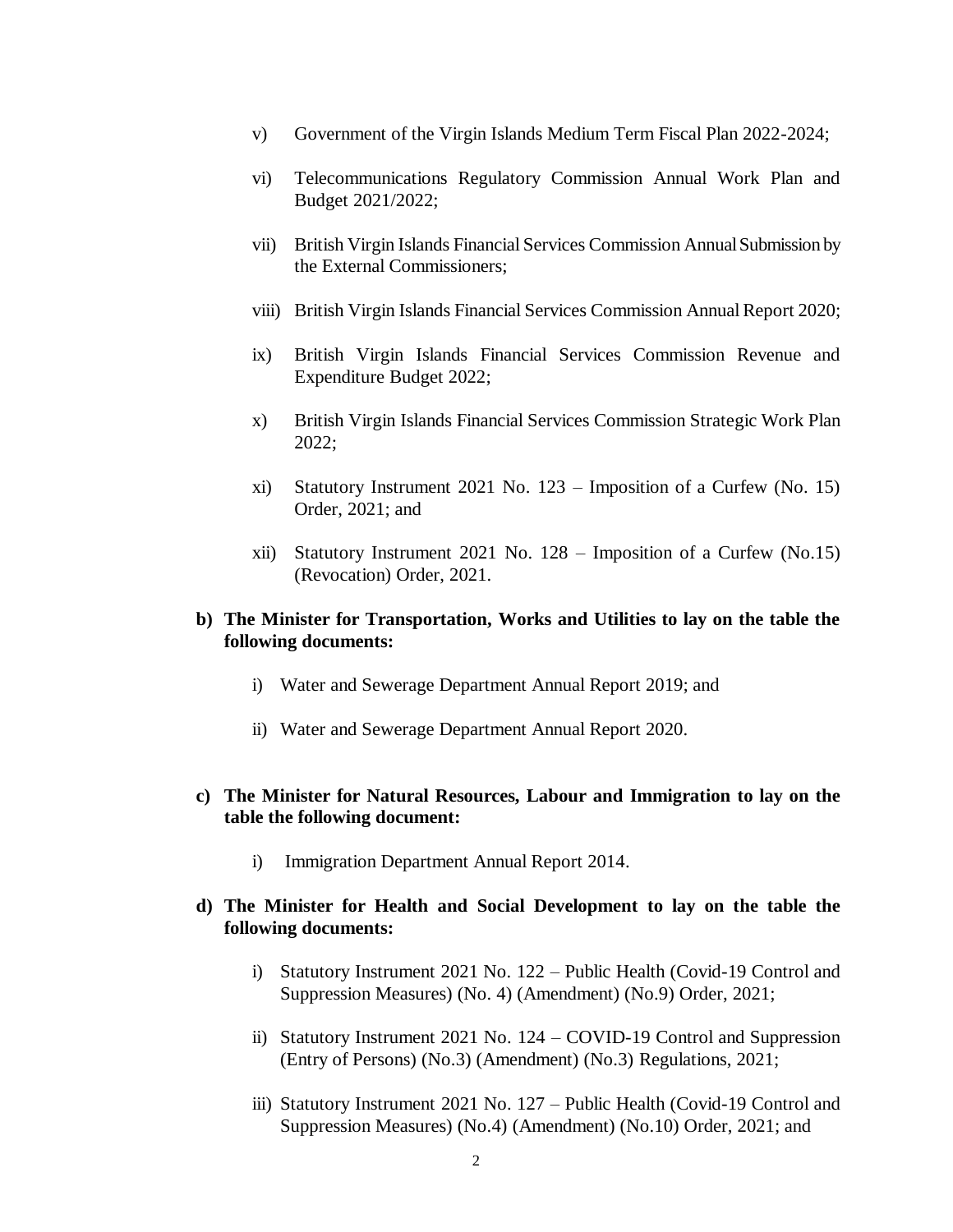iv) Statutory Instrument 2021 No. 131 - Public Health (Covid-19 Control and Suppression Measures) (No.4) (Amendment) (No.11) Order, 2021.

# **6) Notices of Motions Given Orally**

- a) The Premier and Minister of Finance to give notice that, at a later stage in the proceedings, he would seek leave to move the Motions standing in his name under Item 7(1)(i) through (xii) on the Order of the Day.
- b) The Minister for Natural Resources, Labour and Immigration to give notice that, at a later stage in the proceedings, he would seek leave to move the Motions standing in his name under Item  $7(1)(xiii)$  through  $(xiv)$  on the Order of the Day.

## **7) Public Business**

**1) Government Business**

# **Introduction and First Reading**

(i) The Premier and Minister of Finance to move a motion for the Introduction and First Reading of the Bill entitled, **"Appropriation (2022) Act, 2021".**

# **Suspension of Standing Order 52(2)**

(ii) The Premier and Minister of Finance to move a motion for the Suspension of Standing Order 52(2) to allow for the Second Reading of the Bill entitled, **"Appropriation (2022) Act, 2021".**

## **Second Reading**

(iii) The Premier and Minister of Finance to move a motion for the Second Reading of the Bill entitled, **"Appropriation (2022) Act, 2021";** and to deliver the Budget Address;

# **(DELIVERY OF THE BUDGET ADDRESS)**

- (iv) The Premier and Minister of Finance to move a motion that the Debate on the merits and principles of the Bill entitled, **"Appropriation (2022) Act, 2021"** be deferred until a later date.
- (v) **The Premier and Minister of Finance to move the following motion:**

**BE IT RESOLVED** that the Annual Estimates for the year 2022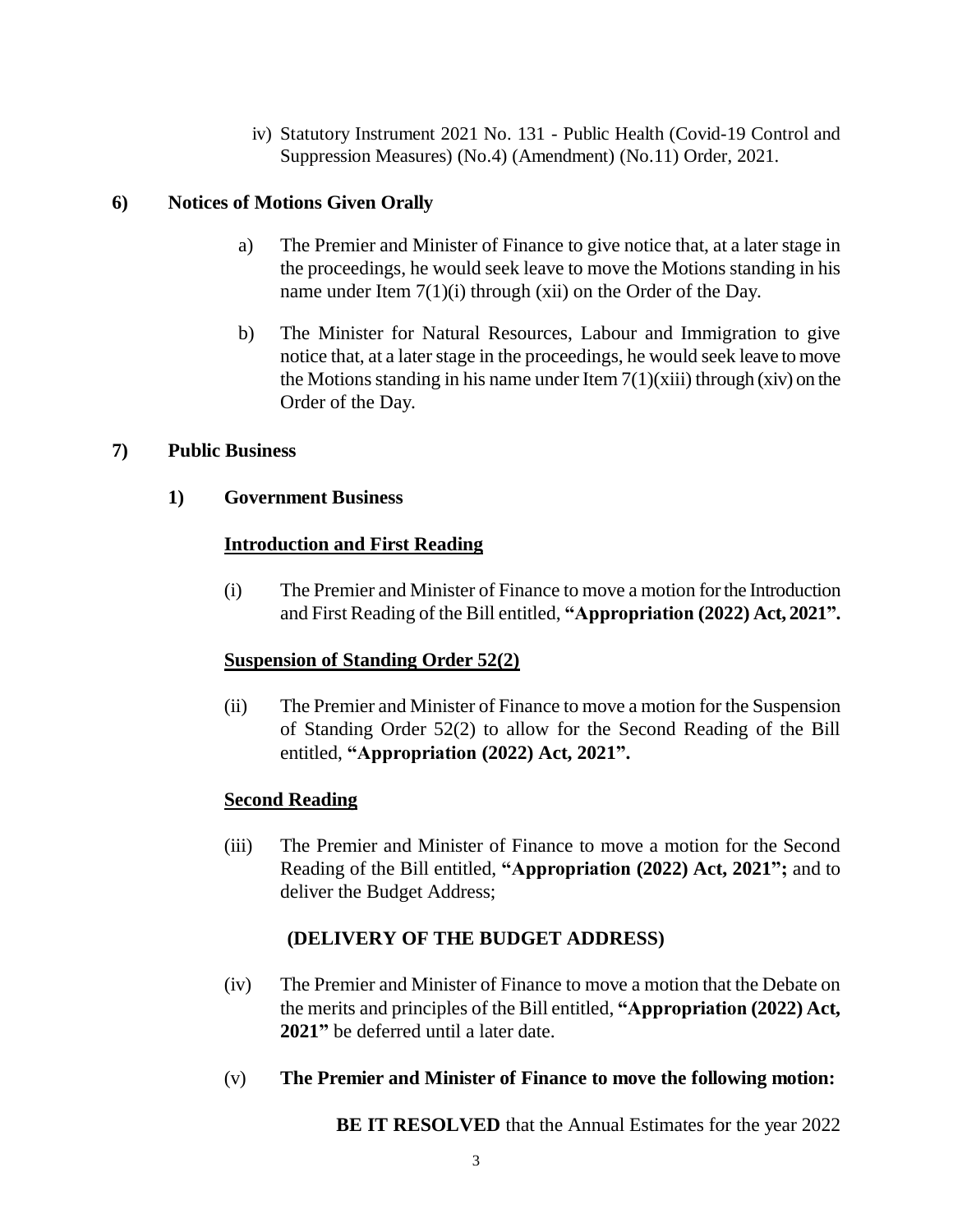be referred to the Standing Finance Committee in accordance with Standing Order 67.

## (vi) **Reports from Select Committee**

- **The Premier and Minister of Finance to move a motion to lay on the table the following document**:
	- i) Report on the Deliberations of the Standing Finance Committee appointed by the House of Assembly of the Virgin Islands to Examine the Draft Estimates for the Year 2022.

# **DEBATE ON THE MERITS AND PRINCIPLES OF THE BILL ENTITLED, "APPROPRIATION (2022) ACT, 2021"**

(vii) The Premier and Minister of Finance to move a motion for the Debate on the Merits and Principles of the Bill entitled, **"Appropriation (2022) Act, 2021".**

# **Third Reading**

(viii) The Premier and Minister of Finance to move a motion for the Third Reading of the Bill entitled, **"Appropriation (2022) Act, 2021."**

## **Introduction and First Reading**

(ix) The Premier and Minister of Finance to move a motion for the Introduction and First Reading of the Bill entitled, **"Beneficial Ownership Secure Search System (Amendment) (No.2) Act, 2021".** 

## **Suspension of Standing Orders 52(2)**

(x) The Premier and Minister of Finance to move a motion for the Suspension of Standing Order 52(2) to allow for the Second Reading of the Bill entitled, **"Beneficial Ownership Secure Search System (Amendment) (No.2) Act, 2021".**

## **Second and Third Readings**

(xi) The Premier and Minister of Finance to move a motion for the Second Reading and Third Readings of the Bill entitled, **"Beneficial Ownership Secure Search System (Amendment) (No.2) Act, 2021";**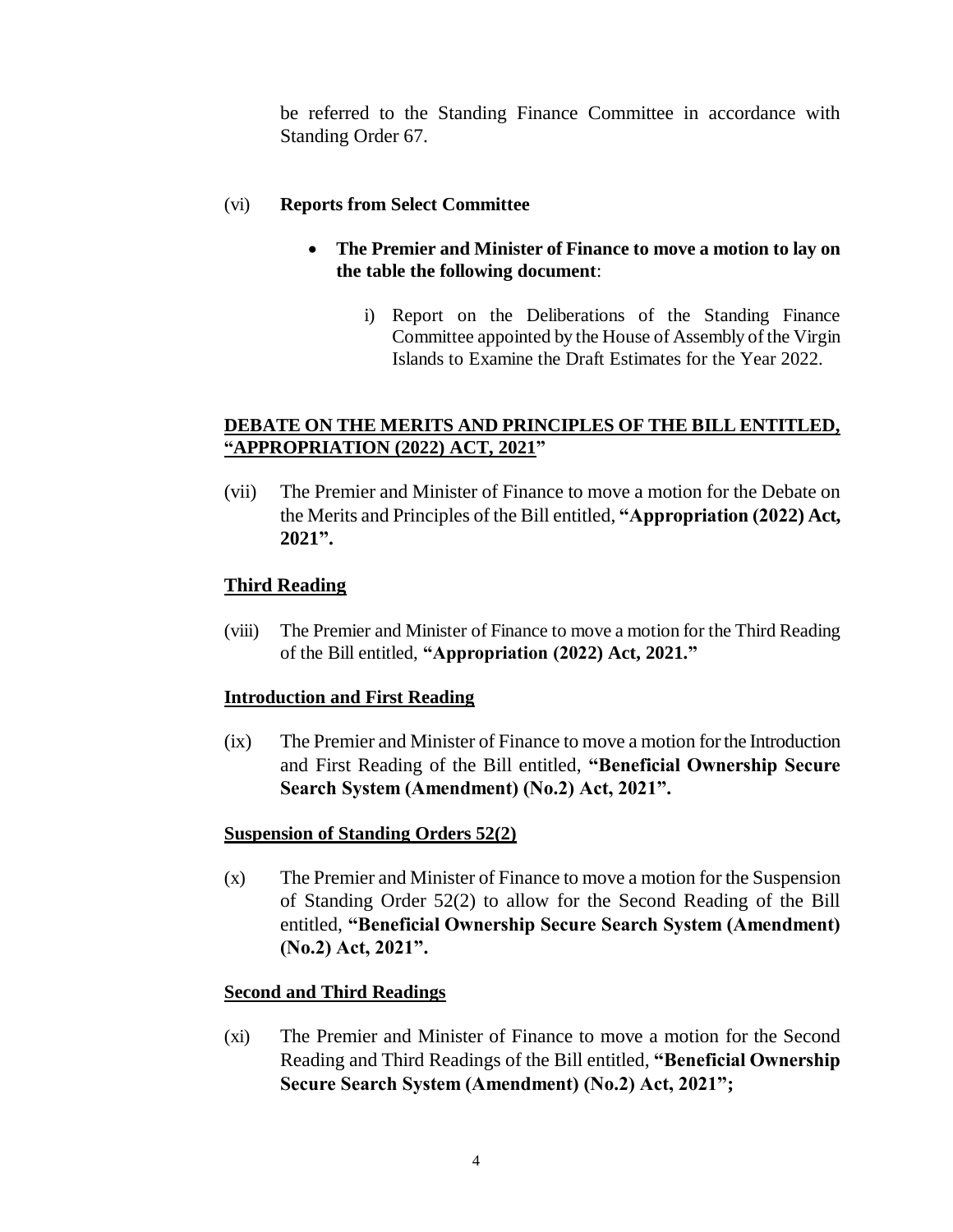(xii) The Premier and Minister of Finance to move a motion for the Second Reading and Third Readings of the Bill entitled, **"Integrity in Public Life Act, 2021".**

#### (xiii) **The Minister for Natural Resources, Labour and Immigration to move the following motion:**

**WHEREAS** section 7(1) of the Social Security Ordinance, (Cap. 266) provides that, that the Cabinet, shall from time to time, appoint fit and proper persons to be the Director of the Social Security Board (the "Board") on such terms and conditions as are considered appropriate;

**WHEREAS** section 7(lA)(a) of the said Ordinance, provides that for the purposes of subsection (1) the Minister shall, before referring the appointment of the Director to the Cabinet, consult with the Board;

**WHEREAS** section 7(lA)(b) provides that the appointment of the Director shall be subject to a negative resolution of the House of Assembly;

**AND WHEREAS** the Minister has, after consultation with the Board, referred to the Cabinet the appointment of **Mrs. Jeanette Scatliffe Boynes,** as Director of the Social Security Board;

**NOW THEREFORE, BE IT RESOLVED** that the House of Assembly of the Virgin Islands approves the appointment of **Mrs. Jeanette Scatliffe Boynes**, as Director of the Social Security Board effective 1st January, 2022.

#### (xiv) **The Minister for Natural Resources, Labour and Immigration to move the following motion:**

**WHEREAS** section 9(1) of the Social Security Ordinance, (Cap. 266) provides that subject to subsections (1A) and (1B), that the Cabinet, shall from time to time, appoint fit and proper persons to be the Deputy Director of the Social Security Board (the "Board") on such terms and conditions as are considered appropriate;

**WHEREAS** section 9(1A) of the said Ordinance, provides that the Board shall, before making an appointment of the Deputy Director, recommend to the Minister the person who is to be appointed;

**WHEREAS** section 9(1B) of the said Ordinance, provides that the Minister shall, before approving an appointment of the Deputy Director, recommended by the Board under subsection (1A), seek the approval of Cabinet;